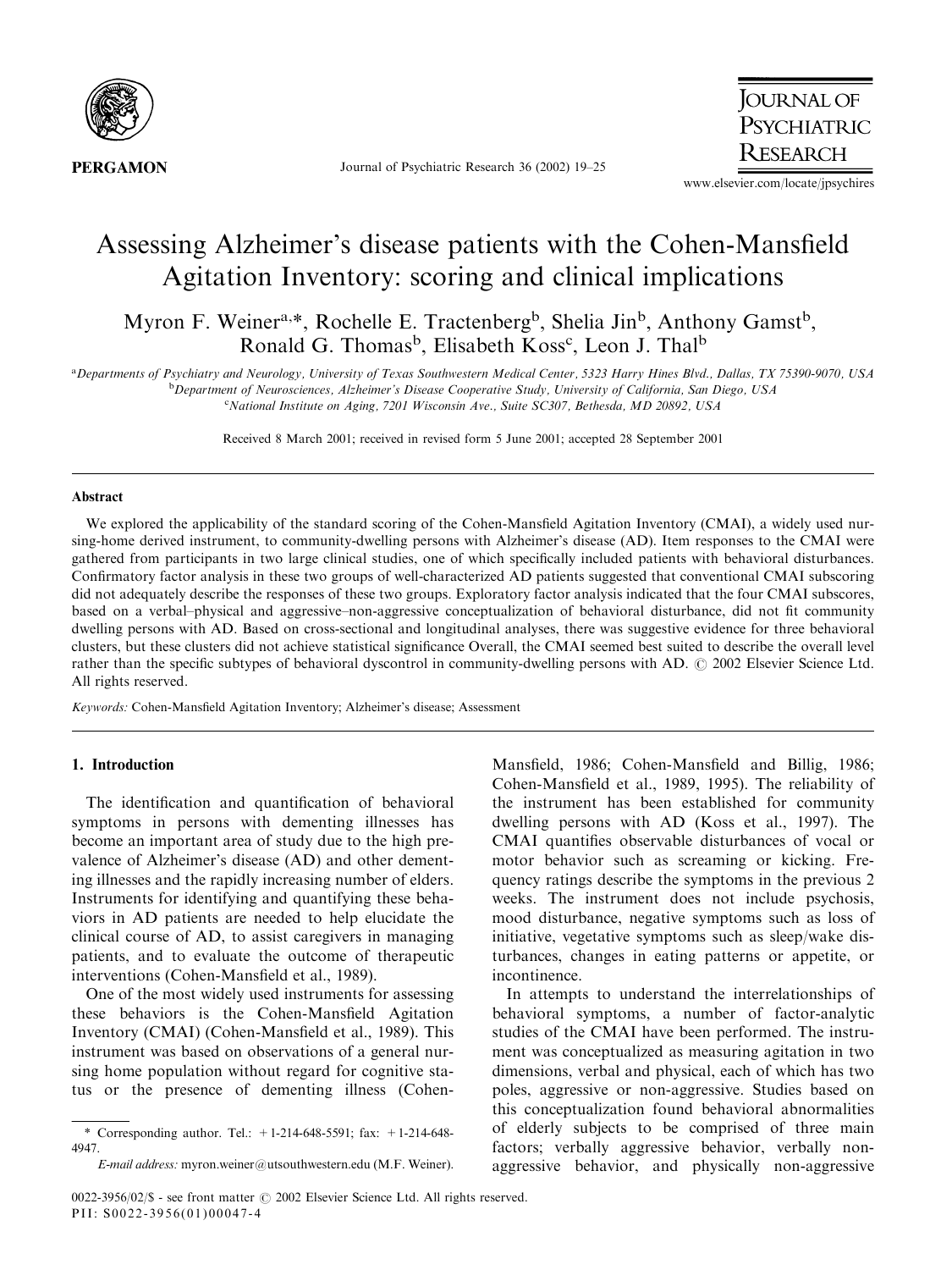behavior (Cohen-Mansfield, 1986; Cohen-Mansfield et al., 1989, 1995). A fourth factor, physically aggressive behavior, was added because of its importance in patient care, rather than its frequency of occurrence (Cohen-Mansfield, 1995; Cohen-Mansfield et al., 1995). Samples of the symptoms included in each factor based on community populations are (Cohen-Mansfield, 1991; Cohen-Mansfield et al., 1995) Physically Nonaggressive: restlessness, repetitious mannerisms, and pacing; Physically Aggressive: hitting, pushing others, scratching others; Verbally Nonaggressive: negativism/uncooperativeness, unwarranted requests for attention; Verbally Aggressive: screaming/shouting, cursing, and temper outbursts (see the Appendix for a complete listing of CMAI items).

In the course of conducting several large studies using the CMAI with community-dwelling AD patients, it was our impression that the behaviors we observed did not cluster in the above four CMAI categories. As a result, we began a formal evaluation of our CMAI data to determine the clustering of behavioral symptoms in our specific patient population.

#### 2. Materials and methods

To determine the makeup, reliability, and robustness of CMAI subscores in AD over time and across AD populations, we reviewed CMAI data from two largescale studies of community-dwelling persons diagnosed with possible or probable AD (McKhann et al., 1984). The studies were conducted by the Alzheimer's Disease Cooperative Study (ADCS), an NIA-sponsored clinical trials consortium (Thal, 1997). The Instrument Evaluation Study evaluated an array of cognitive and behavioral instruments. The Agitation Study was a randomized, controlled clinical trial of interventions for agitated behaviors (Teri et al., 2000).

To determine the extent to which the four subscores identified by Cohen-Mansfield and her colleagues were reflected in community-dwelling patients with AD, we used confirmatory factor analyses in each group separately to examine the fit of the four CMAI subscores. We then used exploratory factor analyses to identify what was common between four-factor analytic solutions, derived independently from these two groups when assessed at baseline. Finally, we assessed the robustness of symptom clusters by examining the reproducibility of four-factor solutions over 1 year in one of the groups.

# 2.1. Subjects

#### 2.1.1. Instrument Evaluation Study (IS)

Subjects were 242 community-dwelling persons with probable AD and without severe behavior disturbance who were recruited to a multi-site study of assessment instruments for research in AD (Ferris et al., 1997). Of these 242, the responses of the seven who had also participated in the Agitation Study were excluded from those of the IS group. One subject did not provide CMAI responses at baseline. There were 234 subjects with baseline responses; and 187 subjects in this population had CMAI responses at each of three visits during this 1-year study.

#### 2.1.2. Agitation Study (AS)

Subjects were 148 community-dwelling persons with probable AD recruited to a multi-site study of treatments for agitation in AD (Teri et al., 2000). All had at least a 2-week history of two or more agitated behaviors. Subjects from both groups are described in the Appendix.

Mann–Whitney U tests indicated that the groups did not differ in Mini-Mental State Exam (MMSE) (Folstein et al., 1975), scores or years of education; chi square tests indicated no differences in gender. Age was slightly but significantly higher for the AS group  $(z=-2.37, z)$  $P < 0.05$ ). As expected, overall baseline level of behavioral disturbance was significantly higher as measured by total score on the CERAD Behavior Rating Scale for Dementia (BRSD) (Tariot et al., 1995) in the AS group than in the IS group ( $z = 7.60$ ,  $P < 0.001$ ).

#### 2.2. Materials

The Community version of the CMAI (CMAI-C) contains 35 specific symptoms, plus two items that address time of day of behavior (item 37) and frequency of ''other'' behaviors (item 38). The CMAI-C is thus a 37-item scale by which behaviors are assessed for frequency by a caregiver on a seven-point scale. The ADCS version of this instrument includes a 38th item, ''exhibits strange movements''. Frequency ratings describe the symptoms in the previous 2 weeks, and range from "never" (0) to "several times an hour" (6), or ''not applicable (Koss et al., 1997). The ADCS version of the CMAI was used in these studies, but the two questions that do not represent specific behavior were excluded from all analyses.

### 2.3. Design and procedure

Reports by Ferris et al. (1997) and Teri et al. (2000) describe how data were collected. In this study, we took the individual CMAI item responses at the specified time points for AD patients in each group and entered them into factor analyses.

### 2.4. Statistical methods

All statistical analyses were carried out with SPLUS 4.0 and SPSS 8.0 for Windows 98, or SAS for Unix.